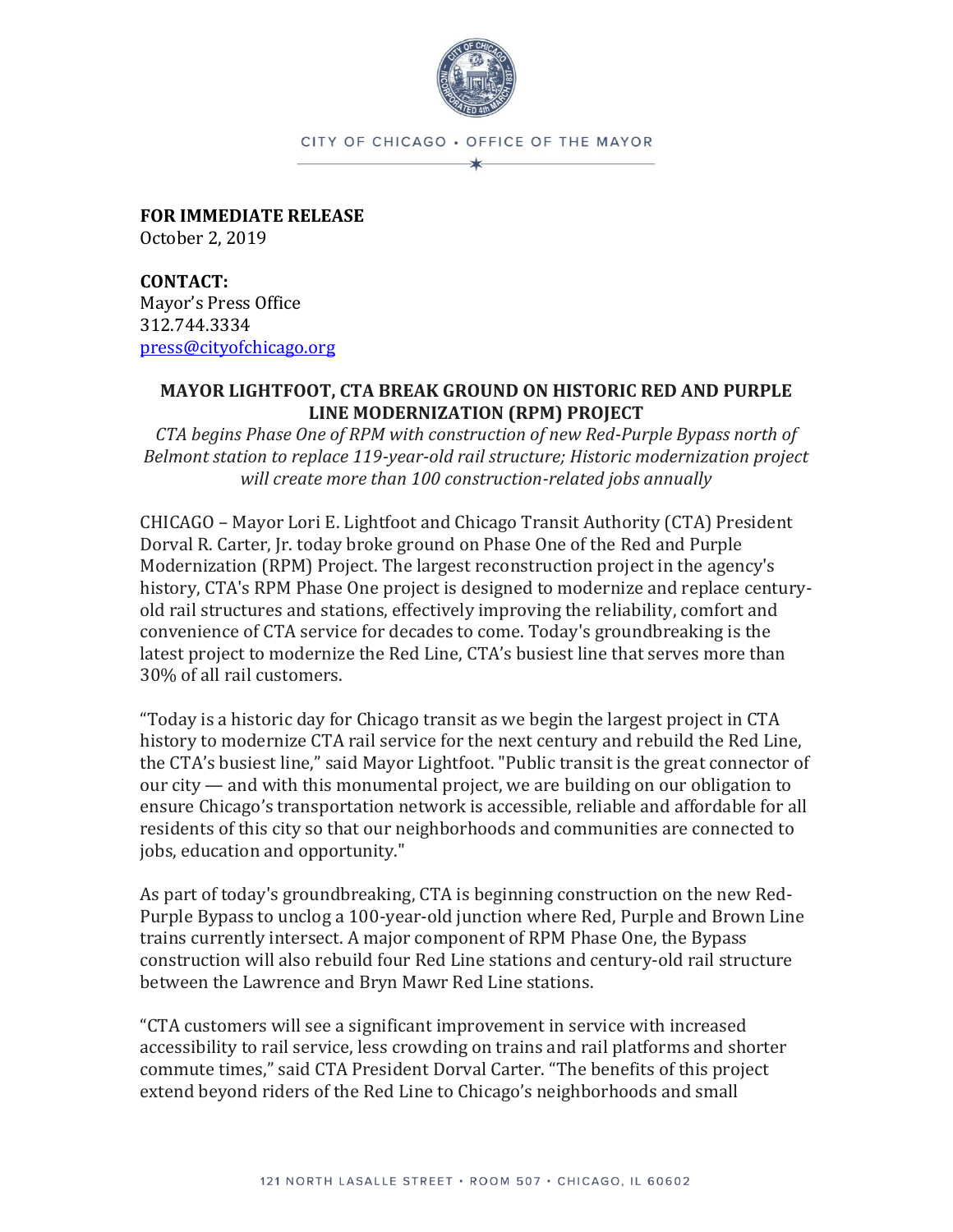

## CITY OF CHICAGO . OFFICE OF THE MAYOR

businesses across the city through training, job and contract opportunities that will be a model for future CTA projects like the Red Line Extension."

Work performed as part of the \$2.1 billion RPM Phase One project will make commuting better for all CTA riders with improved service and modern rail stations that are fully accessible to people with disabilities. All RPM Phase One work will be completed in 2025.

"Chicago's future depends on our ability to improve our existing infrastructure to meet new demands. The Red-Purple Line Modernization Program will do just that by ensuring the CTA's aging infrastructure can keep pace with the growing demand for its services," said U.S. Senator Dick Durbin. "Senator Duckworth and I will continue to fight for federal funding to invest in Chicago's transportation infrastructure in order to create jobs, revitalize neighborhoods, and strengthen our local economy."

Rebuilding all Red and Purple Line track structures and stations from Belmont to Linden in Wilmette, the RPM Phase One Project includes three major components:

- New Red-Purple Bypass construction (expected completion by the end of 2021), followed by the reconstruction of Red and Purple line track structure between Belmont and Newport/Cornelia (expected completion by the end of 2024).
- Reconstruction of the Lawrence, Argyle, Berwyn and Bryn Mawr Red Line stations into larger, 100% accessible stations and replacement of track structure totaling six track-miles that is nearly a century old. Major track and station reconstruction will begin in late 2020-early 2021 and are expected to be substantially completed by the end of 2024.
- Installation of a new signal system on 23 track miles between Howard and Belmont that, similar to roadway traffic signals, will improve train flow and service reliability.

"The 'L' is a critical part of Chicago life, enabling thousands of people to get to work, school, and around the city every day. CTA's Red Purple Modernization project will target the lines most in need of updating and ensure that the 'L' remains a reliable transportation option for all Chicagoans," said U.S. Representative Mike Quigley. "The benefits of this project will not only improve the lives of those who use the 'L' every day but also bring benefits to every community, small business, and resident around the city."

This fall, CTA's contractor, Walsh-Fluor Design-Build Team, will begin constructing new track structure foundations in the Lakeview community for the bypass bridge that will allow Kimball-bound (northbound) Brown Line trains to cross over north-